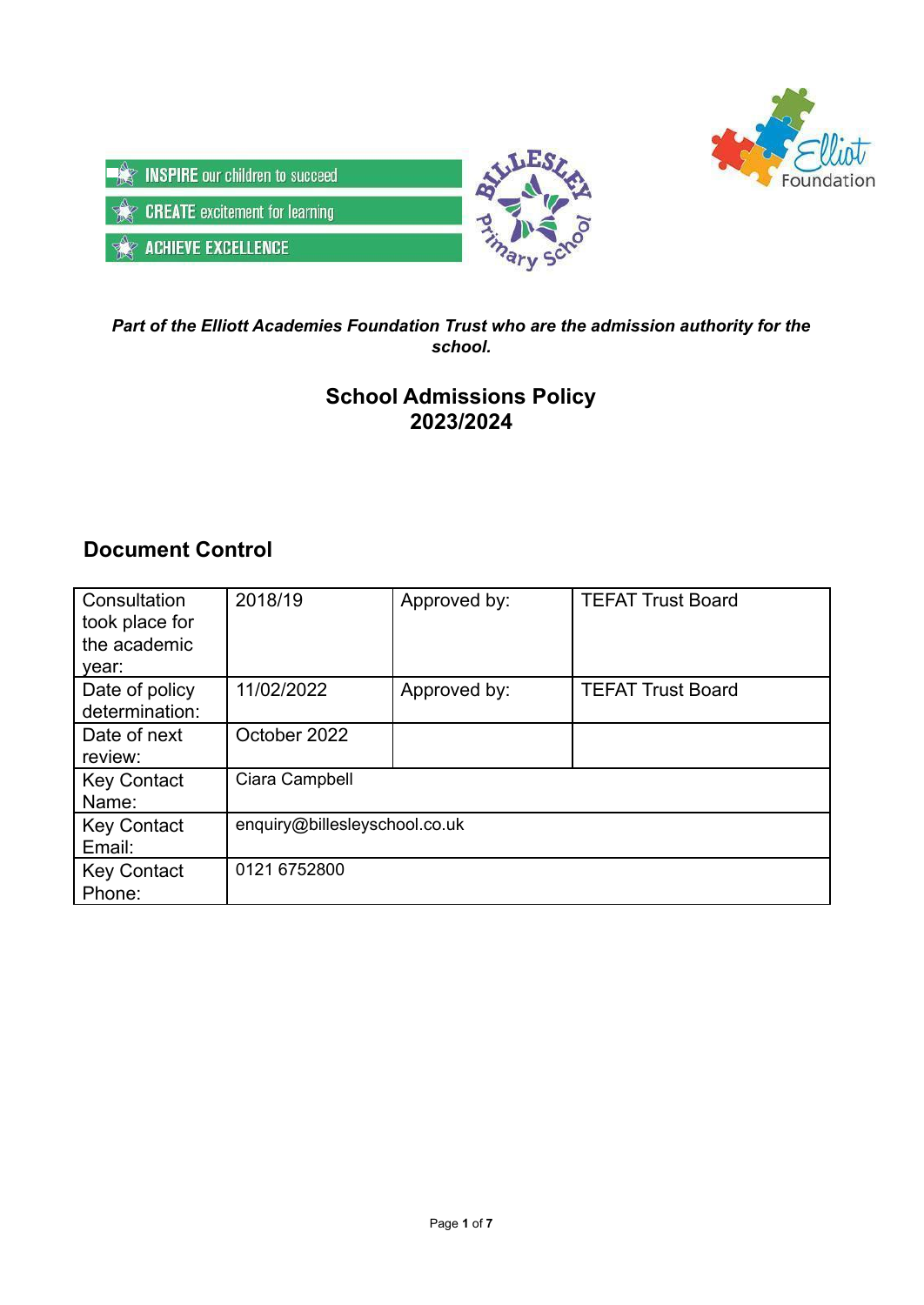## **This Admissions Policy relates to admission to the Academy in the academic year 2023/24**

### **General**

The Academy will comply with the Department for Education's School Admissions Code ("the Admissions Code") the School Admission Appeals Code ("the Appeals Code") and the law relating to admissions as set in the School Standards and [Framework](https://www.legislation.gov.uk/ukpga/1998/31/contents) Act 1998.

The Academy, through The Elliot Foundation Academies Trust (TEFAT) who are the admission authority will consult the relevant bodies where amendments to the policy are required or within the specified timescale as per the Admissions Code.

The Academy will participate in the co-ordinated admissions arrangements for reception entry which will be administered Birmingham Local Authority **("the LA")** School admissions | [Birmingham](https://www.birmingham.gov.uk/schooladmissions) City Council

# **Admission Numbers**

**1. Published Admission Number (PAN) – Nursery Provision**

The Academy has an agreed PAN of 39 full time equivalent places.

**2. Published Admission Number (PAN) – Reception Entry** The Academy has an agreed PAN of 90 (3 Form Entry). The Academy will accordingly admit 90 children (aged rising 5) if sufficient applications are received.

## **Application Process**

## **3. Nursery Admission**

- a) Applications for a place in the nursery will be made directly to the Academy and the timetable will be published yearly. Applicants will be considered under the published admissions criteria *clause 5*, see *nursery admission on the Academy website for further details.*
- b) The Academy does not give priority for reception places within the admissions criteria to children who attend the nursery. To do so would give an unfair advantage to children whose parents/carers are able to take advantage of a nursery place at the Academy in comparison to those who have to attend other providers.
- c) Parents/Carers will need to apply for a reception place via the process mentioned in *clause 4* if they would like their child to be considered for a place. All applicants will be considered as per the admissions criteria *clause 5.*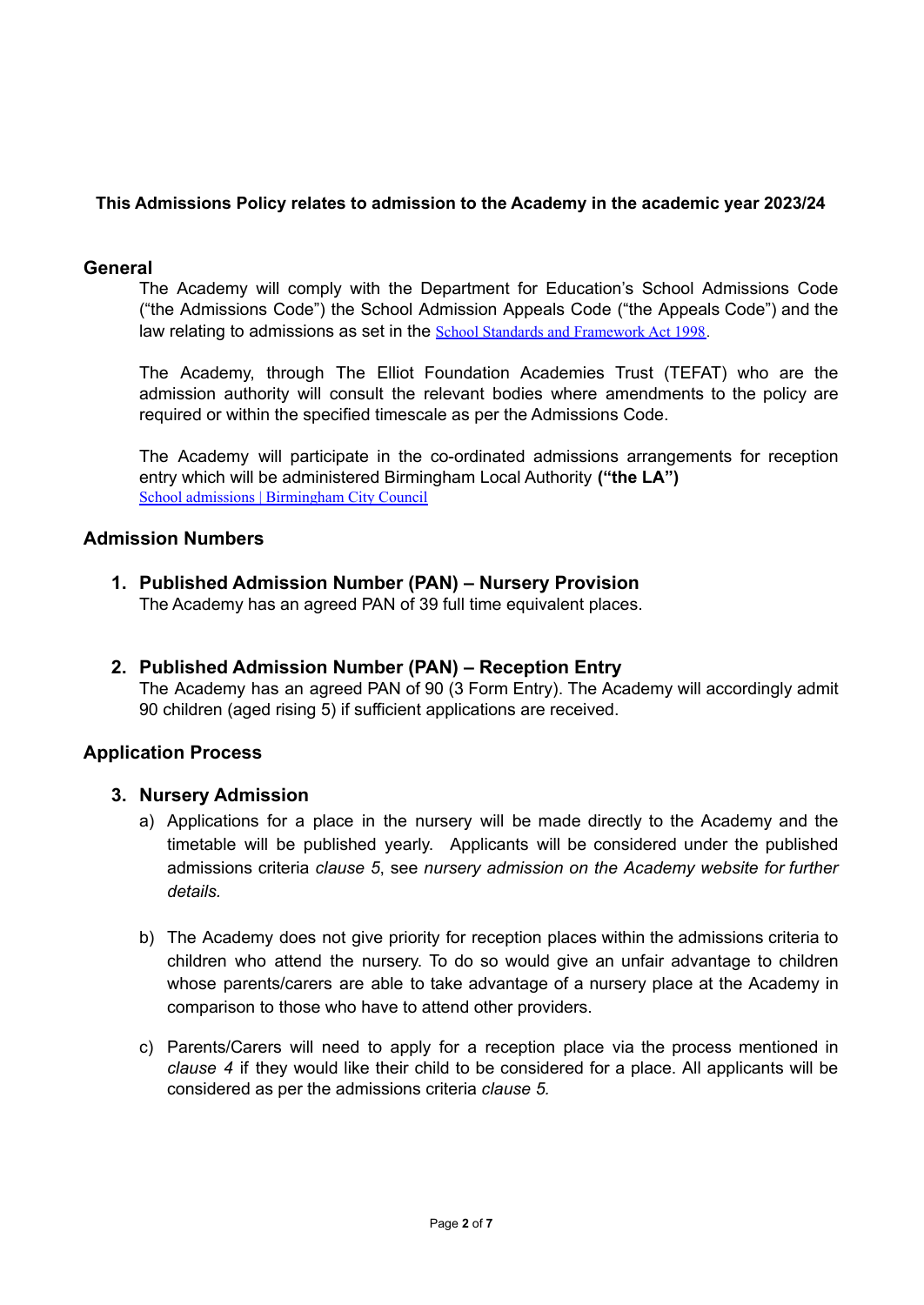# **4. Reception Admission**

- a) Applications for a reception place must be made via the online school admissions form administered by the home local authority (*the one that the parent/carer pays council tax to).* For further information on this process please visit your LA website.
- b) The Academy will consider all applications for a reception place under the published admissions criteria *clause 5***.**

# **5. Admission Criteria**

When the Academy is oversubscribed, after the admission of Children with an Education, Health and Care plan  $(EHCP)^1$  where the Academy is named, priority for admission will be given to those children who meet the criteria set out below:

*a)* A 'looked after child' (as defined in the Children Act 1989) or a child who was previously looked after but immediately after being looked after became subject to an adoption, child arrangements, or special guardianship order including those who appear (to the admission authority) to have been in state care outside of England and ceased to be in state care as a result of being adopted. *Details of eligibility must be supplied by the allocated social worker or foster carer.*

Or

A child who was previously looked after but immediately after being looked after became subject to an adoption, child arrangement order, or special guardianship order. This includes children who appear to the admission authority to have been in state care outside of England and ceased to be in care as a result of being adopted. *Proof of eligibility will be required.*

- b) Children for whom it is essential to be admitted to the Academy because of special circumstances to do with significant medical or social needs, which relate to the child or an immediate member of the child's family. Applications must be supported by medical evidence from a GP or hospital consultant, social worker, or similar professional.
	- *i The supporting evidence should set out the particular reason why the Academy is the most suitable and the difficulties that would be caused if the child had to attend another school. This evidence must be sent to the Academy by the application closing date, for the applicant to be considered under this criterion.*
- c) Children who, on the date of admission, will have a sibling (e.g. a natural brother or sister, or a half brother or sister, or a legally adopted brother or sister or half-brother or sister, or step-brother or sister) who will be living with them at the same address and on roll of the Academy. Children will be considered under this criterion if they have a sibling who attends the Academy and will continue to be on roll when the child joins the Academy.
- d) Children of staff, where the member of staff has been employed by the Academy for 2 or

<sup>&</sup>lt;sup>1</sup> An Education, Health and Care plan (EHCP) is a plan made by the local authority under Section 37 of the Children and Families Act 2014 specifying the special education provision required for that child. This policy is not relevant to the process for naming the school on a child's EHCP. There is a separate process for selecting or changing the school named on an EHCP which is outside of the admissions process. Please contact the child's home LA for further details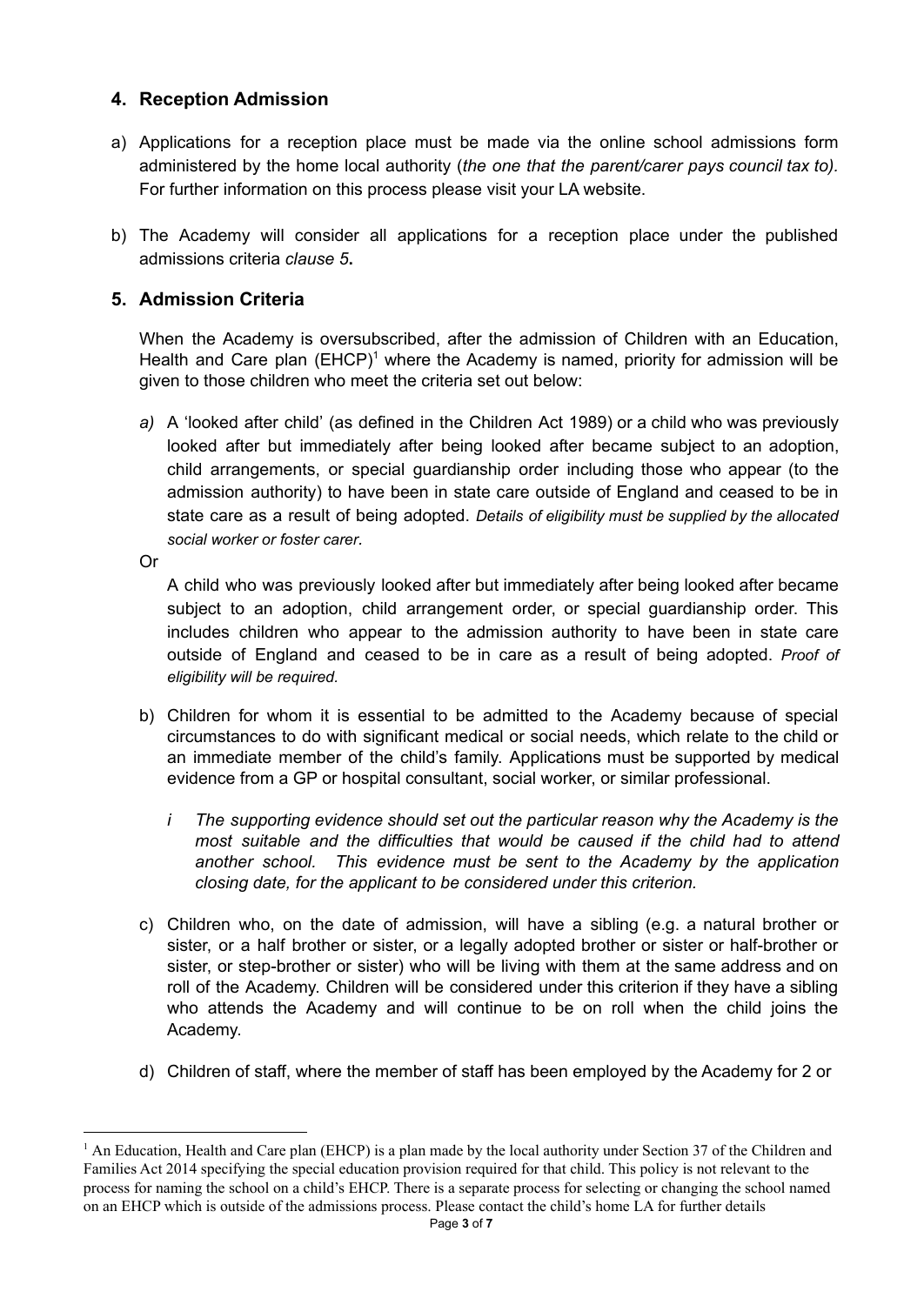more years at the time of application, or the member of staff was recruited to fill a vacant post for which there is a demonstrable skill shortage.

e) Children living nearest the school. Distances are calculated on the basis of a straight-line measurement between the applicant's home address and the school entrance on Trittiford Road. *The LA uses a computerised system, which measures all distances in metres. Ordnance Survey supplies the coordinates that are used to plot an applicant's home address.*

### **6. Additional Information**

a) Accessibility by car or public transport, a childminder's or business address cannot be taken into consideration.

### **b) Children living at more than one address**

Where parents have shared responsibility for a child, and the child lives with both parents for part of the week then the main residence will be determined as the address where the child lives the majority of the week. Parents will be requested to supply documentary evidence to support the address used.

c) When a place is offered proof of eligibility will be required. The Academy will follow the process used by the LA to establish eligibility. If false or misleading information is used to gain entry to the Academy the offer of a place will be withdrawn, and the parent/carer will be given the right of appeal.

### **7. Tie Break**

#### **Sibling**

If there are more siblings than there are places available, the places will be offered to the siblings who meet clause 5d and 5e in this order.

#### **Distance**

In the event of a tie break under 5e random allocation will be used, which will be undertaken by a person independent of TEFAT.

### **8. Infant Class Size Legislation**

The Academy is required to comply with Infant Class Size requirement which means that it can teach no more than 30 infants per school teacher. Our admission number, therefore, reflects this position. However, if one child of a multiple birth can be accommodated within the published admission number, the Academy will accommodate the other child/children as an exception to the Infant Class Size requirement as per the School Admissions Code.

### **9. Children of Service Personnel (UK Armed Force)**

The Academy will consider applications for a place from families of UK Service Personnel (UK Armed Forces) or a Crown Servant returning from overseas as a result of a posting; under the published admissions criteria *clause 5.* The distance measurement used to consider the application will be calculated to the posting address or unit postal address, providing proof of posting is supplied (e.g. a letter that declares the relocation date and unit postal or quartering area address) with the application. Places can be allocated in advance of the family arriving in the area.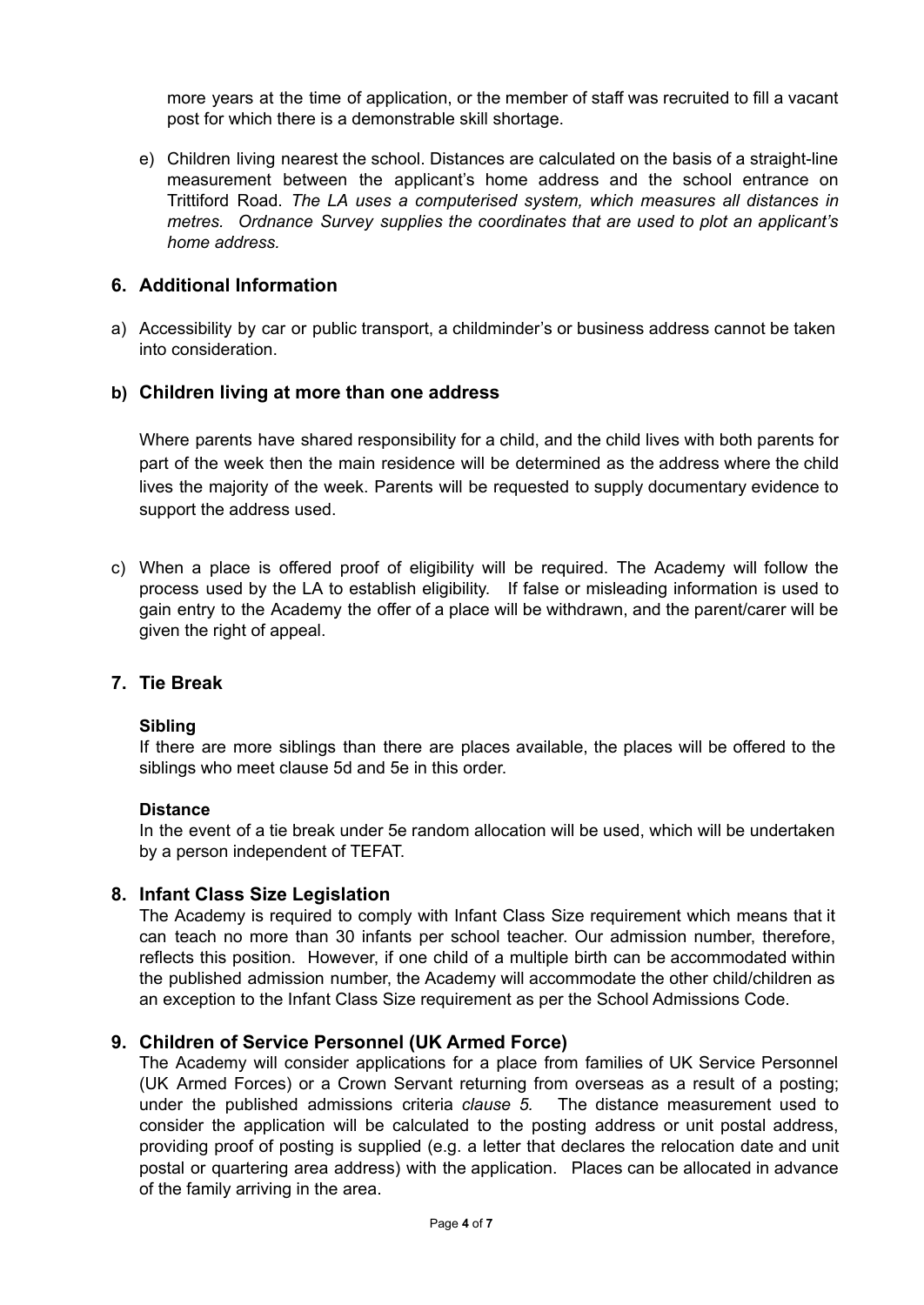# **Waiting Lists**

## **10.Nursery**

The Academy will operate a waiting list if it receives more applications than there are places available, the list will be open for the whole academic year. Applications will be made directly to the Academy and will be considered under the published admissions criteria *clause 5* see *nursery admission on the Academy website for further details.*

### **11. Reception**

- a) The Academy will operate a waiting list where it receives more applications than there are places available. A waiting list will operate from the day after national offer day until the 31 December of the new academic year. Applicants who have not been offered a place by the Academy or a \*higher preference from their LA online application form will be allocated a place on the waiting list. *\*Higher preference – an applicant has been offered a place at a school that the parent/carer placed higher on the application form than their preference of the Academy.*
- b) Parents of applicants who placed the Academy as a lower preference on the application form and received a higher preference or wish to make a new application should contact the Academy.
- *c)* Parents/Carers who would like their child's name to remain on the reception waiting list after the 31st December will need to reapply under the In-year waiting list process set out in *clause 12.*

# **12.In Year Admission**

- a) The Academy will operate a waiting list for applications submitted for years  $1 6$  and reception after 31 December. Applications will be made directly to the Academy by completing an in-year application form available from the Academy. The Academy will consider all such applications and if the year group applied for has a place available, admit the child unless one of the permitted reliefs applies<sup>2</sup>.
- b) If more applications are received than there are places available, the admissions criteria *clause 5* will be applied. Parents/Carers will be advised of the outcome of their application within 10 school days. The waiting list will operate for the full academic year.
- **13.** The date of application will not be taken into consideration for all waiting lists as the applicant's position will be determined solely in accordance with the oversubscription criteria set out in *clause 5*. If at the end of the academic year a parent/carer would like their children to be considered for entry to the subsequent year group, they will be required to apply afresh.

<sup>2</sup> Section 87 of the SSFA 1998.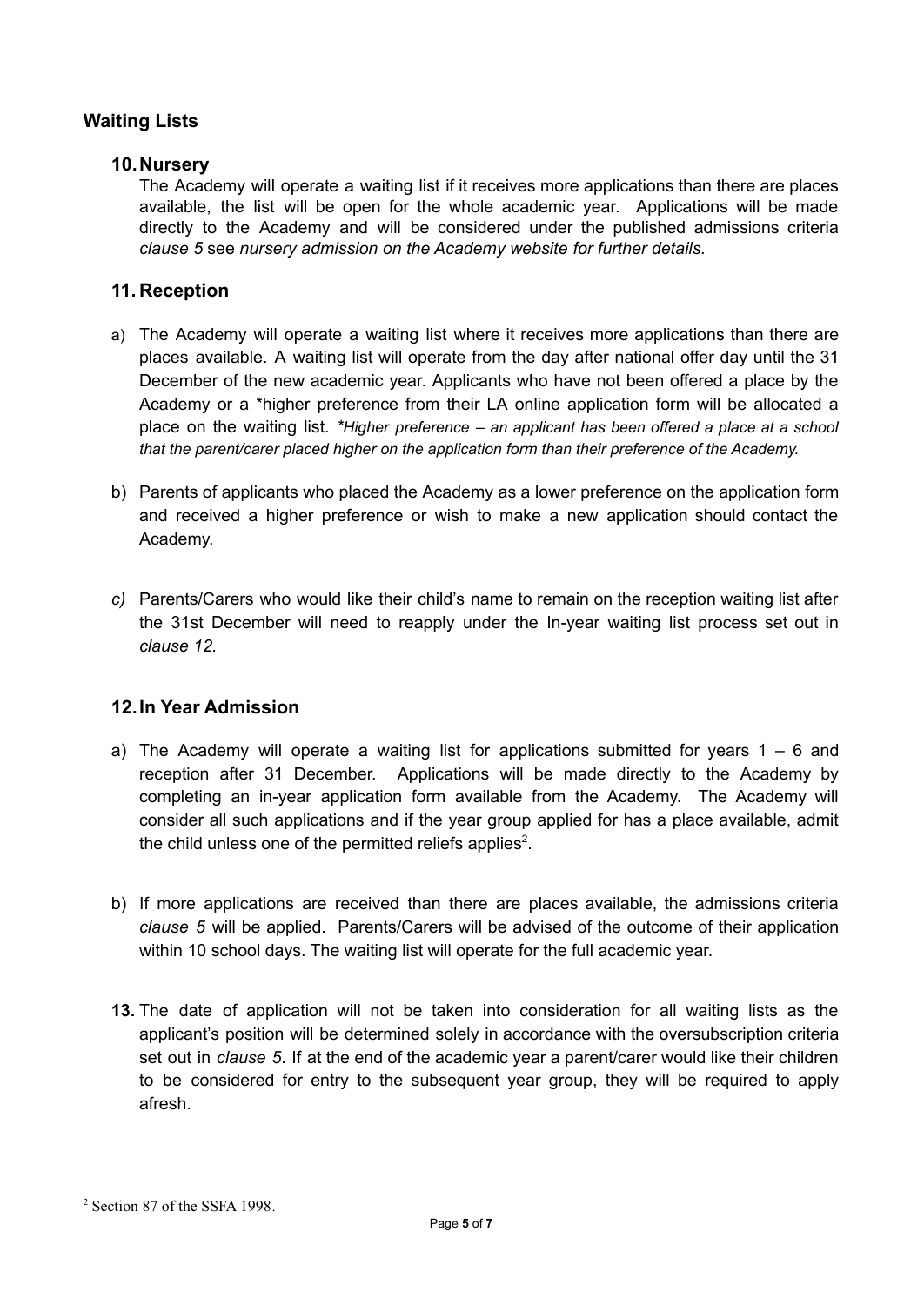# **14. Appeals**

Where an application to the Academy is declined, parents/carers have the right to appeal to an independent appeal panel except when applying to the nursery. The Academy will provide guidance for parents/carers on how the appeal process works and a named contact who will be able to answer any questions or queries. A timetable for appeals will be published by the date specified in the Appeals Code.

# **15. Reception Starting Dates**

Children will qualify for admission to the reception class in the September following their fourth birthday. Where an offer has been made:

- i. the child's parent/carer can defer the date their child is admitted to the school until later in the school year but not beyond the point at which they reach compulsory school age<sup>3</sup> and not beyond the beginning of the final term of the school year for which the offer was made; and
- ii. where the parent/carer wishes, a child may attend part-time until later in the school year but not beyond the point at which they reach compulsory school age.

# **16.Admission of Children outside Their Normal Age Group Including Summer Born Children**

- a) The Academy will consider an application for a place outside of the child's normal age group, which includes summer born children (1 April – 31 August), their decision will be based on the circumstances of each case and in the best interests of the child concerned. Parents/Carers will need to write to the Academy giving a reason and providing documentation to support this request.
- b) The Academy will take into account the parent/carer's views; information about the child's academic, social, and emotional development; where relevant, their medical history and the views of a medical professional; whether they have previously been educated out of their normal age group; and whether they may naturally have fallen into a lower age group if it were not for being born prematurely.
- c) The Academy will consider the information provided and inform the parent/carer in writing of their decision. If the Academy agrees to this request the child will be considered with the other applicants under the published admissions criteria for the admission year/year group that they are applying for.
- d) Parents/Carers have a statutory right to appeal against the refusal of a place at a school for which they have applied. This right does not apply if they are offered a place at the school, but it is not in their preferred age group.

<sup>&</sup>lt;sup>3</sup> Compulsory school age is set out in section 8 of the Education Act 1996 and the Education (Start of Compulsory School Age) Order 1998. A child reaches compulsory school age on the prescribed day following his or her fifth birthday (or on his or her fifth birthday if it falls on a prescribed day). The prescribed days are 31 December, 31 March and 31 August.